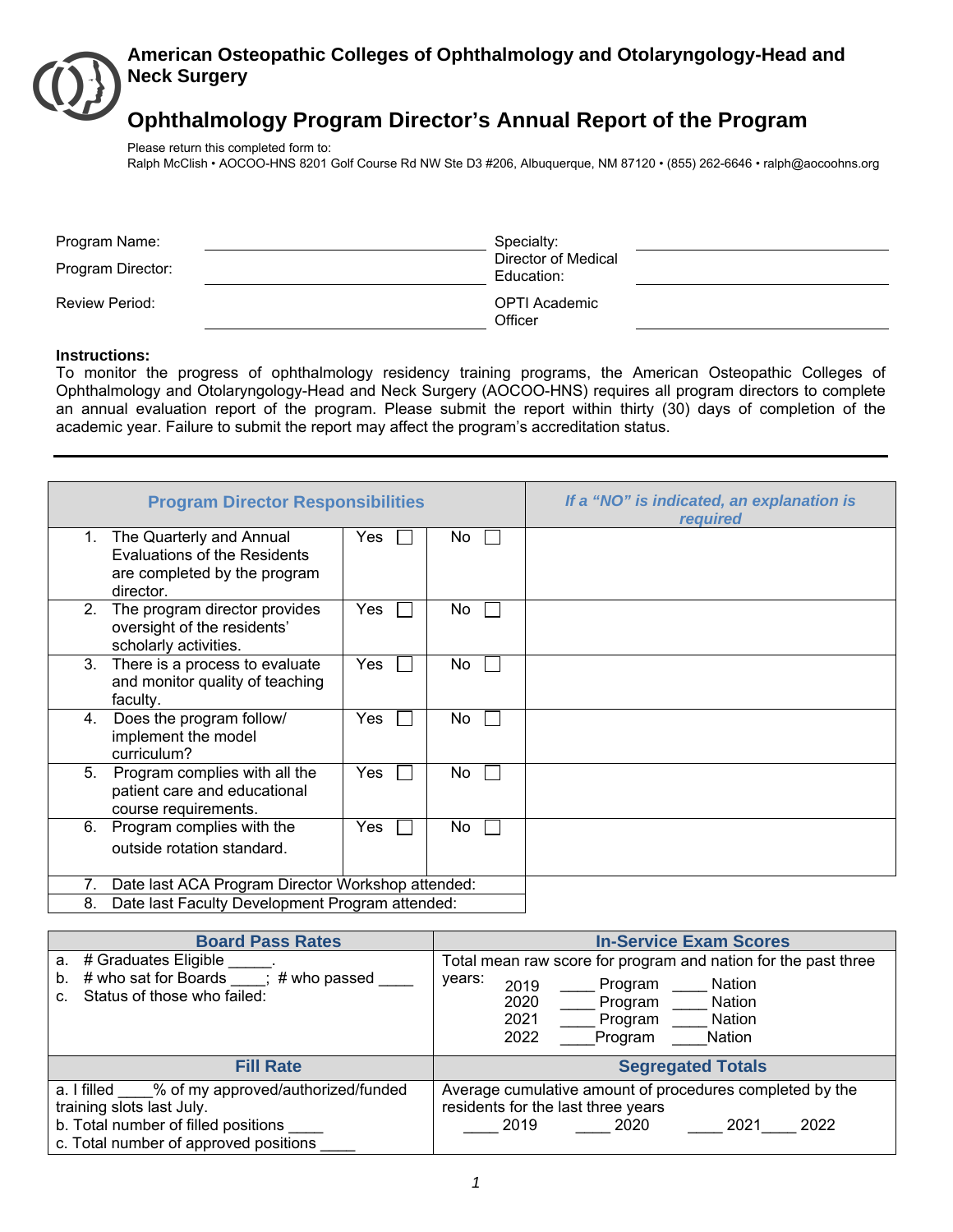Date of last Site Visit: **Number of years granted for accreditation:** List deficiencies from last site visit and how/when the deficiencies were corrected:

List attributes and shortcomings of the program as you see them and provide the AOCOO-HNS with a Five-Year Improvement Plan for the program:

**Site Visit** 

| <b>Resident Information</b>                                                                                    |                   |               |                   |  |  |  |
|----------------------------------------------------------------------------------------------------------------|-------------------|---------------|-------------------|--|--|--|
| <b>Name</b>                                                                                                    | <b>OGME Level</b> | <b>E-Mail</b> | <b>AOA Number</b> |  |  |  |
|                                                                                                                |                   |               |                   |  |  |  |
|                                                                                                                |                   |               |                   |  |  |  |
|                                                                                                                |                   |               |                   |  |  |  |
|                                                                                                                |                   |               |                   |  |  |  |
|                                                                                                                |                   |               |                   |  |  |  |
|                                                                                                                |                   |               |                   |  |  |  |
|                                                                                                                |                   |               |                   |  |  |  |
|                                                                                                                |                   |               |                   |  |  |  |
|                                                                                                                |                   |               |                   |  |  |  |
|                                                                                                                |                   |               |                   |  |  |  |
|                                                                                                                |                   |               |                   |  |  |  |
|                                                                                                                |                   |               |                   |  |  |  |
|                                                                                                                |                   |               |                   |  |  |  |
|                                                                                                                |                   |               |                   |  |  |  |
|                                                                                                                |                   |               |                   |  |  |  |
|                                                                                                                |                   |               |                   |  |  |  |
|                                                                                                                |                   |               |                   |  |  |  |
|                                                                                                                |                   |               |                   |  |  |  |
|                                                                                                                |                   |               |                   |  |  |  |
|                                                                                                                |                   |               |                   |  |  |  |
|                                                                                                                |                   |               |                   |  |  |  |
|                                                                                                                |                   |               |                   |  |  |  |
| List the names of residents who left the program (i.e. transferred/withdrew) and the reason for the departure. |                   |               |                   |  |  |  |

Provide a Resident Status Report to indicate residents who were denied advancement and any remediation plans instituted for residents:

|                       | <b>Program Changes</b>                                                                        |  |  |  |  |  |  |
|-----------------------|-----------------------------------------------------------------------------------------------|--|--|--|--|--|--|
|                       | If applicable, please describe any substantive changes to the program in the following areas: |  |  |  |  |  |  |
| Faculty               |                                                                                               |  |  |  |  |  |  |
| Administration/Staff  |                                                                                               |  |  |  |  |  |  |
| <b>Training Sites</b> |                                                                                               |  |  |  |  |  |  |
| Rotations             |                                                                                               |  |  |  |  |  |  |
| Other (concerns,      |                                                                                               |  |  |  |  |  |  |
| challenges,           |                                                                                               |  |  |  |  |  |  |
| accomplishments)      |                                                                                               |  |  |  |  |  |  |

| <b>Support</b>                     |      |    |           |  |  |
|------------------------------------|------|----|-----------|--|--|
| Are you receiving the necessary    | Yes  | No | Comments: |  |  |
| support from your OPTI?            |      |    |           |  |  |
| Are you participating in mid cycle | Yes  | No | Comments: |  |  |
| reviews with your OPTI?            |      |    |           |  |  |
| Are you receiving the necessary    | Yes. | No | Comments: |  |  |
| support from your institution?     |      |    |           |  |  |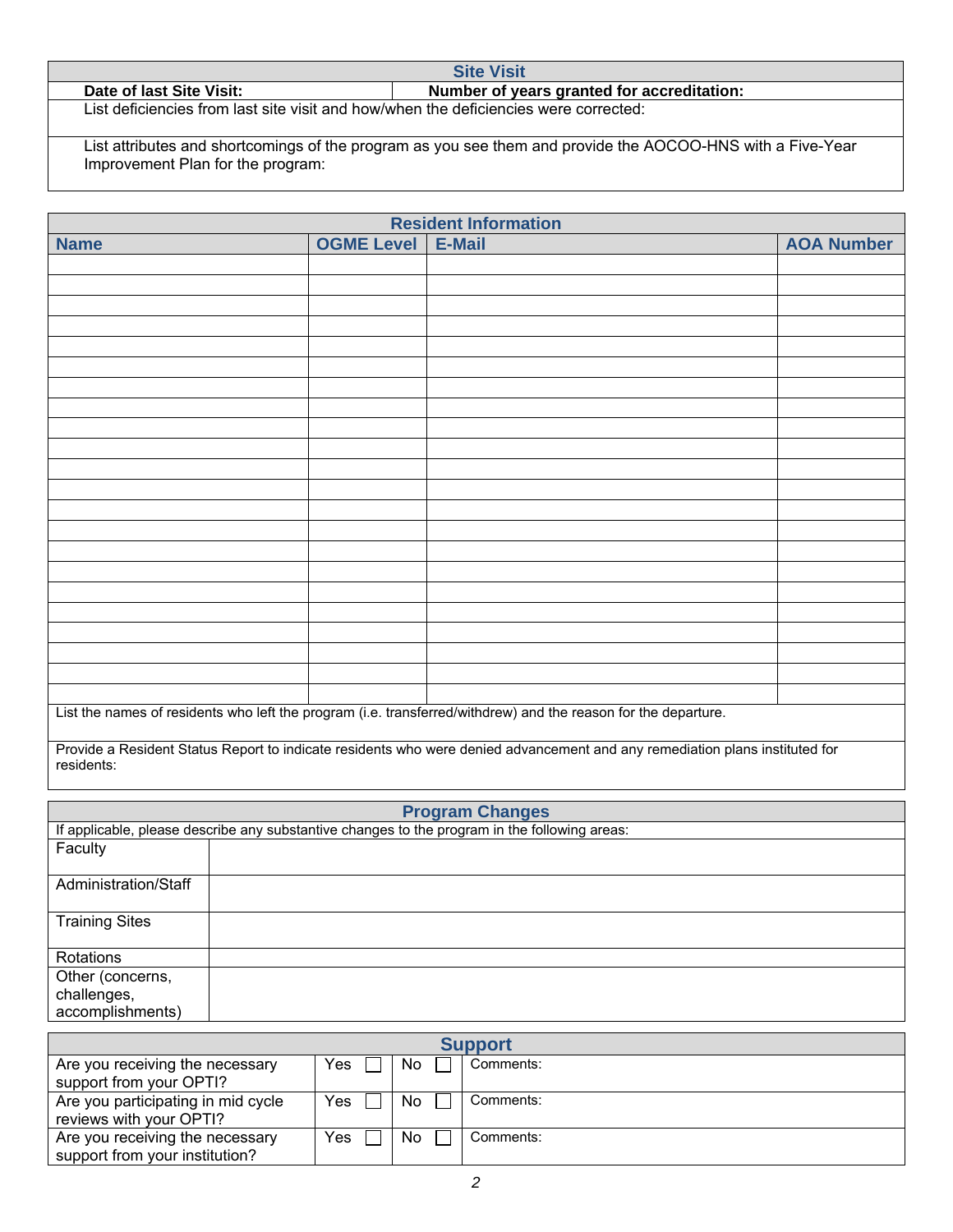|                | <b>Program Director Evaluation of Residents</b>                                                                                                          |            |    | If a "NO" is indicated, an explanation is required |
|----------------|----------------------------------------------------------------------------------------------------------------------------------------------------------|------------|----|----------------------------------------------------|
| 1.             | The institution and program<br>fulfilled all of its responsibilities to<br>the residents.                                                                | <b>Yes</b> | No |                                                    |
| 2 <sub>1</sub> | All unfulfilled responsibilities to<br>the residents have been<br>addressed.                                                                             | Yes        | No |                                                    |
| 3.             | The residents' academic projects<br>(research, scientific paper,<br>statistics course or poster for<br>credit) were reviewed and<br>approved.            | Yes        | No |                                                    |
| 4.             | Residents participated in the<br>annual OKAP examination.                                                                                                | Yes        | No |                                                    |
| 5 <sub>1</sub> | The OKAP examination results<br>were discussed with the<br>residents.                                                                                    | Yes        | No |                                                    |
| 6.             | Residents have established the<br>required panel of patients in the<br>ambulatory setting and have<br>followed patients throughout the<br>academic year. | Yes        | No |                                                    |
| 7.             | Did any residents require special<br>counselling for deficiencies?                                                                                       | Yes        | No |                                                    |
| 8.             | Were resident counselling<br>sessions documented?                                                                                                        | <b>Yes</b> | No |                                                    |
| 9.             | Program complies with all patient<br>care and educational course<br>requirements.                                                                        | Yes        | No |                                                    |

\_\_\_\_\_\_\_\_\_\_\_\_\_\_\_\_\_\_\_\_\_\_\_\_\_\_\_\_\_\_\_\_\_\_\_\_\_\_\_\_\_\_\_\_\_\_\_\_\_\_\_\_\_\_\_\_\_\_\_\_\_\_\_\_\_\_\_\_\_\_\_\_\_\_\_\_\_\_\_\_\_\_\_\_\_\_\_\_\_\_\_\_\_\_\_\_\_

\_\_\_\_\_\_\_\_\_\_\_\_\_\_\_\_\_\_\_\_\_\_\_\_\_\_\_\_\_\_\_\_\_\_\_\_\_\_\_\_\_\_\_\_\_\_\_\_\_\_\_\_\_\_\_\_\_\_\_\_\_\_\_\_\_\_\_\_\_\_\_\_\_\_\_\_\_\_\_\_\_\_\_\_\_\_\_\_\_\_\_\_\_\_\_\_\_

\_\_\_\_\_\_\_\_\_\_\_\_\_\_\_\_\_\_\_\_\_\_\_\_\_\_\_\_\_\_\_\_\_\_\_\_\_\_\_\_\_\_\_\_\_\_\_\_\_\_\_\_\_\_\_\_\_\_\_\_\_\_\_\_\_\_\_\_\_\_\_\_\_\_\_\_\_\_\_\_\_\_\_\_\_\_\_\_\_\_\_\_\_\_\_\_\_

\_\_\_\_\_\_\_\_\_\_\_\_\_\_\_\_\_\_\_\_\_\_\_\_\_\_\_\_\_\_\_\_\_\_\_\_\_\_\_\_\_\_\_\_\_\_\_\_\_\_\_\_\_\_\_\_\_\_\_\_\_\_\_\_\_\_\_\_\_\_\_\_\_\_\_\_\_\_\_\_\_\_\_\_\_\_\_\_\_\_\_\_\_\_\_\_\_

\_\_\_\_\_\_\_\_\_\_\_\_\_\_\_\_\_\_\_\_\_\_\_\_\_\_\_\_\_\_\_\_\_\_\_\_\_\_\_\_\_\_\_\_\_\_\_\_\_\_\_\_\_\_\_\_\_\_\_\_\_\_\_\_\_\_\_\_\_\_\_\_\_\_\_\_\_\_\_\_\_\_\_\_\_\_\_\_\_\_\_\_\_\_\_\_\_

\_\_\_\_\_\_\_\_\_\_\_\_\_\_\_\_\_\_\_\_\_\_\_\_\_\_\_\_\_\_\_\_\_\_\_\_\_\_\_\_\_\_\_\_\_\_\_\_\_\_\_\_\_\_\_\_\_\_\_\_\_\_\_\_\_\_\_\_\_\_\_\_\_\_\_\_\_\_\_\_\_\_\_\_\_\_\_\_\_\_\_\_\_\_\_\_\_

\_\_\_\_\_\_\_\_\_\_\_\_\_\_\_\_\_\_\_\_\_\_\_\_\_\_\_\_\_\_\_\_\_\_\_\_\_\_\_\_\_\_\_\_\_\_\_\_\_\_\_\_\_\_\_\_\_\_\_\_\_\_\_\_\_\_\_\_\_\_\_\_\_\_\_\_\_\_\_\_\_\_\_\_\_\_\_\_\_\_\_\_\_\_\_\_\_

\_\_\_\_\_\_\_\_\_\_\_\_\_\_\_\_\_\_\_\_\_\_\_\_\_\_\_\_\_\_\_\_\_\_\_\_\_\_\_\_\_\_\_\_\_\_\_\_\_\_\_\_\_\_\_\_\_\_\_\_\_\_\_\_\_\_\_\_\_\_\_\_\_\_\_\_\_\_\_\_\_\_\_\_\_\_\_\_\_\_\_\_\_\_\_\_\_

Program Director comments in any other areas not specifically mentioned above.

# *I certify that the information on this form is correct and accurate.*

| Signature of Program Director |  |
|-------------------------------|--|
| Date                          |  |

# *I certify that the information on this form is correct and accurate.*

| Signature of DME or OPTI<br>Academic Officer |  |
|----------------------------------------------|--|
| Date                                         |  |